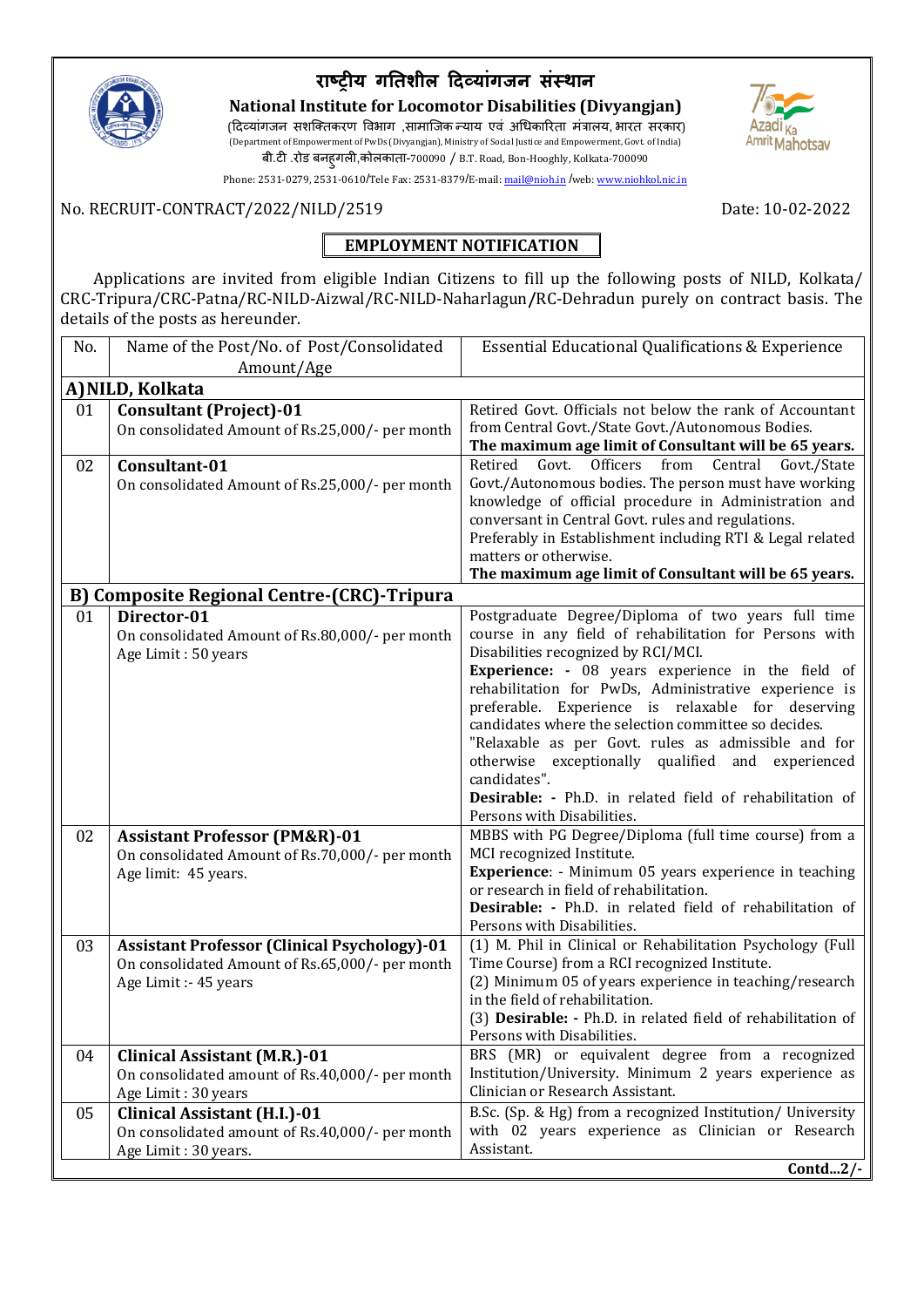|    |                                                                                                                              | $-02-$                                                                                                                                                                                                                                                                                                                                                                                                                                                                                     |  |  |  |  |
|----|------------------------------------------------------------------------------------------------------------------------------|--------------------------------------------------------------------------------------------------------------------------------------------------------------------------------------------------------------------------------------------------------------------------------------------------------------------------------------------------------------------------------------------------------------------------------------------------------------------------------------------|--|--|--|--|
|    | C) Composite Regional Centre-(CRC)-Patna, Bihar                                                                              |                                                                                                                                                                                                                                                                                                                                                                                                                                                                                            |  |  |  |  |
| 01 | <b>Assistant Professor (PM&amp;R)-01</b><br>On consolidated amount of Rs. 70,000/- per month<br>Age Limit :- 45 years        | M.D. (P.M.R)/M.D. (Medicine) with Diploma in PMR/M.S.<br>(General Surgery)/M.S.(Orthopaedics) with two years<br>special training in the Speciality of Physical Medicine and<br>Rehabilitation (Rehabilitation Medicine) or two years of<br>equivalent training approved in the subject in any<br>approved Institution in India.<br>Experience: Three years teaching experience in the<br>subject in a recognized Institute as resident / Registrar /                                       |  |  |  |  |
| 02 | <b>Clinical Assistants (M.R.)-01</b><br>On consolidated amount of Rs. 40,000/- per month<br>Age Limit :- 35 years            | Demonstrator / Tutor / RMO.<br>(1) Bachelor in Rehabilitation Science (MR) or an<br>equivalent degree from a recognized Institution/<br>University.<br>(2) Minimum 02 years experience as Clinician or<br>Research Assistant.                                                                                                                                                                                                                                                              |  |  |  |  |
| 03 | Clinical Psychologist-01 (EI Unit Patna)<br>On consolidated amount of Rs. 41,000/- per<br>month. Age Below 30 years.         | M.A. in Clinical Psychology with one years experience.<br>Desirable: M Phil.<br>RCI registration as Professional.                                                                                                                                                                                                                                                                                                                                                                          |  |  |  |  |
| 04 | <b>Orientation &amp; Mobility Instructor-01</b><br>On consolidated amount of Rs. 40,000/- per month<br>Age Limit :- 35 years | (1) Diploma in Orientation and Mobility Instruction.<br>(2) 05 years experience in teaching and training in the<br>related field.<br>(3) RCI registration as Professional.                                                                                                                                                                                                                                                                                                                 |  |  |  |  |
|    | D) Regional Centre-NILD, Aizwal, Mizoram                                                                                     |                                                                                                                                                                                                                                                                                                                                                                                                                                                                                            |  |  |  |  |
| 01 | <b>Assistant Professor (PM&amp;R)-01</b><br>On consolidated amount of Rs.80,000/- per<br>month                               | M.D.(P.M.R.)/M.D.(Medicine) with Diploma in PMR/M.S.<br>(General Surgery)/M.S. (Orthopedics) with two years<br>special training in the Specialty of Physical Medicine and<br>Rehabilitation (Rehabilitation Medicine) or two years of<br>equivalent training approved in the subject in any<br>approved institution in India.<br><b>Experience:</b> - Three years teaching experience in the<br>subject in a recognized medical college as Resident /<br>Registrar / Demonstrator / Tutor. |  |  |  |  |
| 02 | Lecturer (Speech & Hearing)-01<br>On consolidated Amount of Rs.55,000/- per<br>month                                         | (1) M.A.S.L.P or any equivalent post Graduate degree from<br>any recognized University.<br>(2) Three years Teaching/clinical/research experience.<br>(3) Candidate must have registered in RCI as professional<br>in the field.<br>(4) Desirable: - Ph.D. (Sp.& Hg.)                                                                                                                                                                                                                       |  |  |  |  |
|    | E) Regional Centre-NILD, Naharlagun, Arunachal Pradesh                                                                       |                                                                                                                                                                                                                                                                                                                                                                                                                                                                                            |  |  |  |  |
| 01 | <b>Prosthetist &amp; Orthotist-01</b><br>On consolidated amount of Rs.25,000/- per<br>month                                  | Graduate in Prosthetics & Orthotics                                                                                                                                                                                                                                                                                                                                                                                                                                                        |  |  |  |  |
|    | F) Regional Chapter-NILD, Dehradun, Uttrakhand                                                                               |                                                                                                                                                                                                                                                                                                                                                                                                                                                                                            |  |  |  |  |
| 01 | <b>Rehabilitation Officer-01</b><br>On consolidated amount of Rs.28,000/- per<br>month                                       | MA in Sociology/ MSW with two years working experience<br>in the field of disability.                                                                                                                                                                                                                                                                                                                                                                                                      |  |  |  |  |
|    | <b>GENERAL CONDITIONS:</b>                                                                                                   |                                                                                                                                                                                                                                                                                                                                                                                                                                                                                            |  |  |  |  |
| 1. |                                                                                                                              | Applications duly completed in all respects and signed by the candidates in the prescribed format<br>along with self attested photocopies of relevant enclosures in respect of qualifications, age proof,<br>category, experience, last pay drawn, etc. should reach to the Director, National Institute for                                                                                                                                                                               |  |  |  |  |

**days from the date of publication of the advertisement in the Employment News**. 2. Applications should be neatly typed on A/4 size plain paper as per the prescribed format. All Columns of the application form should be filled up and no column should be left blank.

**Locomotor Disabilities (Divyangjan), B.T. Road, Bon-Hooghly, Kolkata-700090 within 30** 

3. Applications received through e-mail/late/incomplete will not be considered and the Institute will not be responsible for any postal delay.

**Contd........3/-**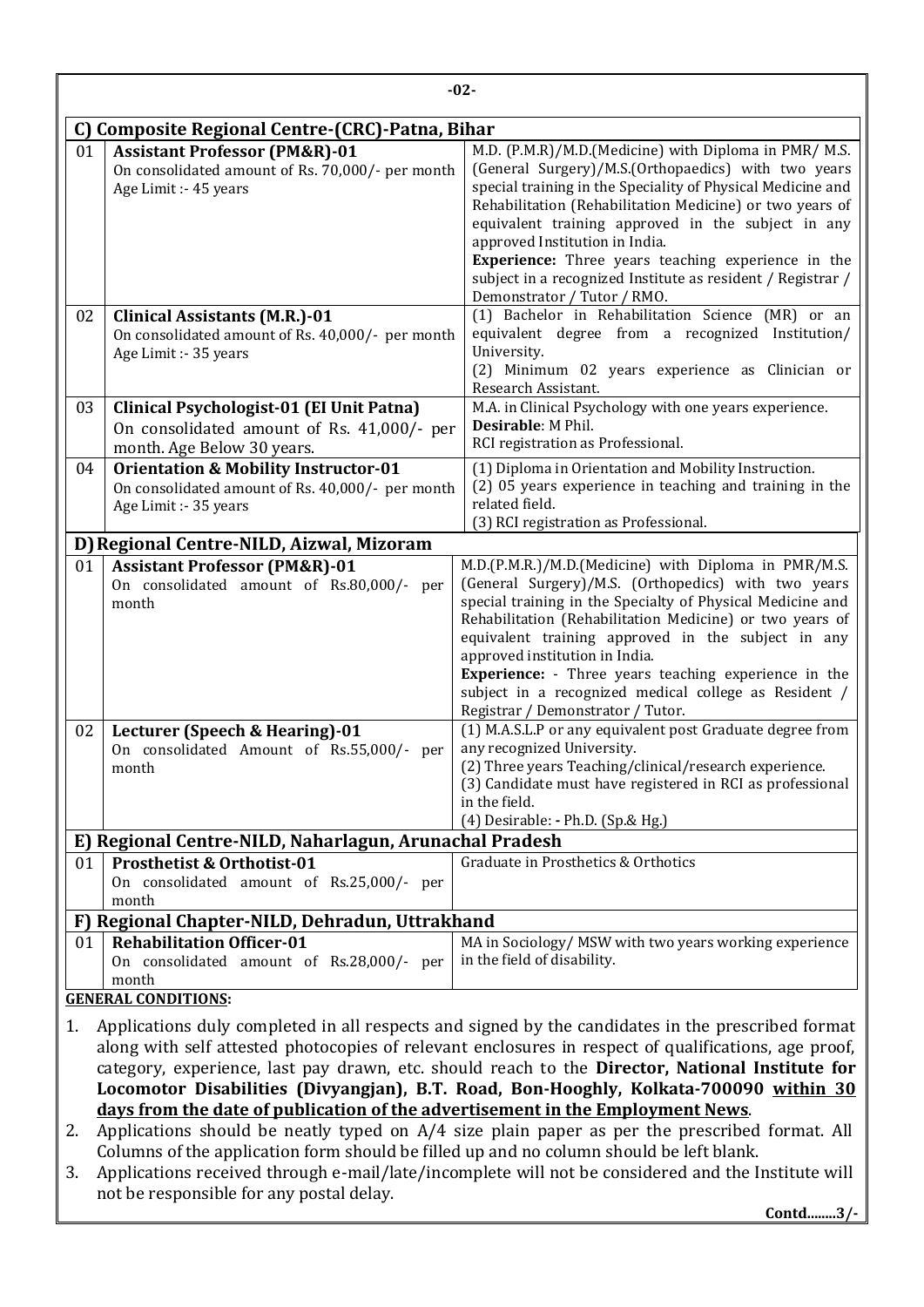- **-03-**
- 4. Applications incomplete in any respect and not accompanied by copies of mark sheets / certificates / proof of age, experience (present & previous) / other relevant documents, photograph, unsigned and not in the prescribed format will be summarily rejected.
- 5. The prescribed essential qualifications & experience are the minimum and mere possession of the same does not entitle a candidate to be called for written test/skill test/interview.
- 6. Candidates must ensure before applying that they are fulfilling the eligibility criteria. Essential Educational Qualification, experience, desirable qualification, age etc. will be reckoned as on the last date of submission of application. If the candidate is found ineligible at any stage of recruitment process he / she will be disqualified and their candidature cancelled. Hiding of information or submitting false information will lead to cancellation of candidature at any stage of recruitment.
- 7. The decision of the competent authority in all matters relating to eligibility, acceptance or rejection of applications etc. will be final and binding on the candidates and no enquiry or correspondence will be entertained in this connection. The Institute reserves the right to reject any or all applications without giving any reason whatsoever.
- 8. The Institute reserves the right for any amendment, cancellation and changes to this advertisement as a whole or in part without assigning any reason or giving any notice.
- 9. Candidates are advised to submit all relevant copies (Mark sheets & Certificates) in support of their Academic/Technical/ Professional qualifications and experience.
- 10. The Institute does not undertake any responsibility for sending or replying to the candidates not selected or not called for Written Test / Skill Test / Interview, however important and relevant information will be displayed on website (www.niohkol.nic.in)
- 11. Canvassing and/or bringing influence in any form will disqualify the candidature.
- 12. The engagement will be purely on contract basis on consolidate remuneration initially for 11 (Eleven) months and may be extended at the discretion of the competent authority based on good conduct and satisfactory performance of the incumbent and subject to Institute requirement.
- 13. The engagement is purely contractual in nature and does not confer any right for regularization or permanent absorption. The appointee will not be entitled to any allowances, financial benefits or concession as admissible to government employees. Statutory deduction will be made according to rules.
- 14. The candidate should not have been convicted by any Court of Law.
- 15. Any dispute arising out of this Advertisement including the recruitment process shall be subject to the sole jurisdiction of the Courts situated at Kolkata only.
- 16. Candidate should write the **'Name of the Post and Institute/Centre'** applied for along with advertisement Number on the top of the envelope and separate envelopes should be used if applying for more than one post.

Director